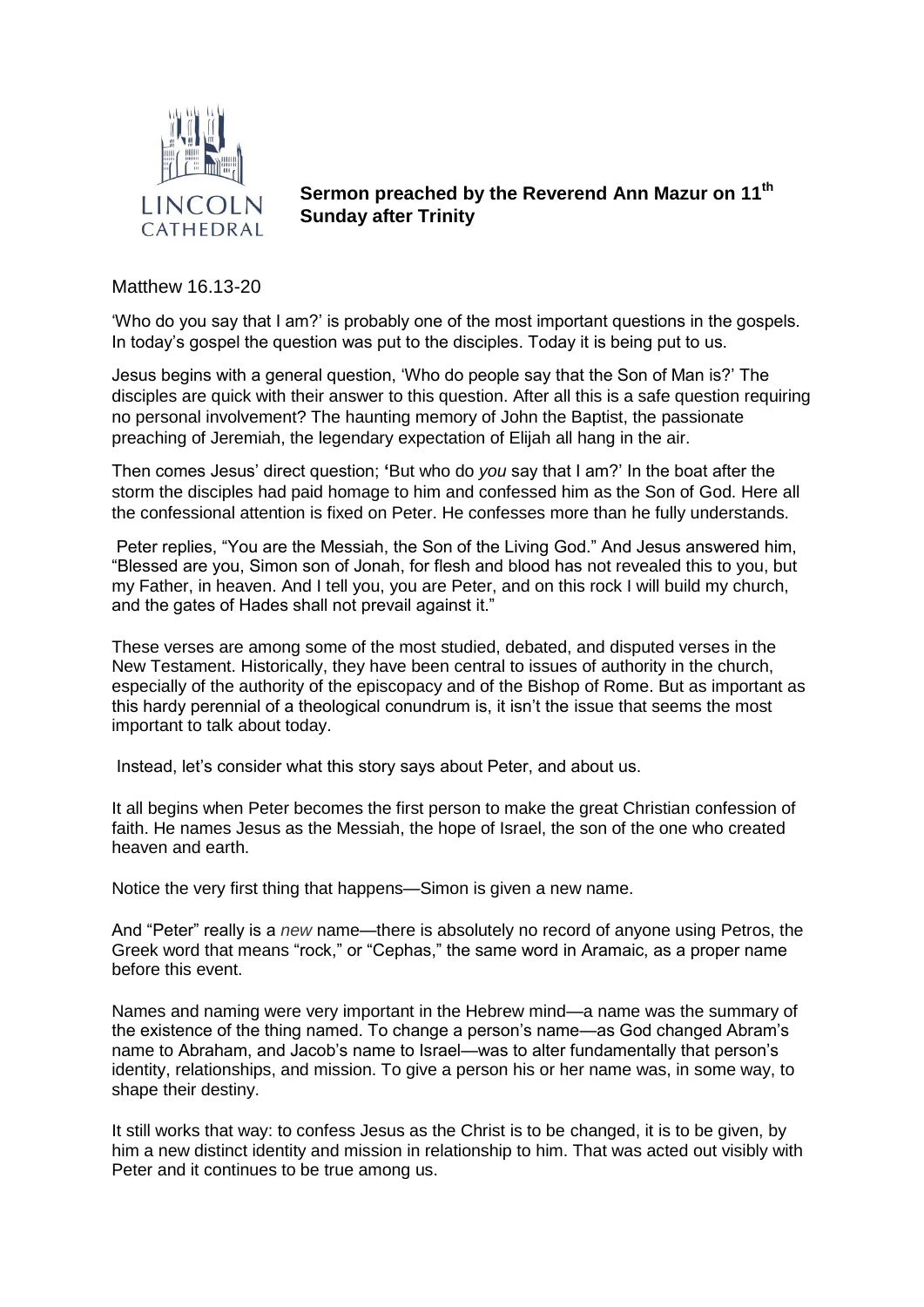And part of our name, part of the identity we receive from the Lord, is the same as Peter's. He is the first rock of the edifice the Lord is building. That structure is the church. Peter is the first stone of a building, the first called for the new Israel, the first named for a great task. Upon him and the other Apostles, upon their faith and upon their person, Christ builds his church.

And so the Lord continues to build it and we are part of this. We continue to be called to be who Peter was called to be. Through us, and by us, Christ continues to build his church. Through us, Christ continues to be present to his world. And today with all the uncertainty and pressures that the world faces it is vitally important that we show Christ to the world.

This church that the Lord began with Peter, and that we are a part of, is a holy and a sacred thing. It is not merely a voluntary association of like-minded people; it is not primarily or at its heart a human institution. It is instead a divine mystery, a holy thing, much greater than we can see or imagine, stronger even than death itself, vast in space and time.

It is built of stones, or rocks, human stones, human rocks; and these stones are laid one on top of the other. They touch, so the building is a single structure that continues through space and time. That continuity is a continuity of Christ's presence, a continuity of faith, of tradition and doctrine, and a continuity of persons, each connected to those who went before.

That continuity is important. We call it apostolic. It is one of the four marks of the church—in the Nicene Creed we say that the church is - one, holy, catholic, and apostolic church. This continuity of doctrine, faith, and persons is the apostolic part.

It is one important way we are connected to the Apostles and the early church. But it also means that the rocks are laid one on top of the other. Each new name, each new rock, each new person, builds on something unbroken and continuous.

There is a wonderful image for this. If we imagine all of the last 20 centuries as rings of time, as concentric circles of time, scores and scores of such circles and we are in the very outermost circle, farthest away from the centre—and at the centre is the Cross.

We are brought into the circle, into the faith, in large part because somewhere, somehow, someone in the circle just before ours took us by the hand and said, "come," and so drew us in. That is one very important reason why we are here. That person was able to do this for us because someone had taken him or her by the hand and had drawn that person in.

And so on, through all the centuries, hands are held through all of those circles. Until we reach the place where a very few of those hands were held by hands touched by the mark of nails. So we hold hands touched by nails.

In this way, Christ builds his church; such is the gift we have been given.

"You are the Messiah, the Son of the Living God," Peter answers. This is more than just an answer. With those words Peter has re-centered his life. Christ is the axis around which Peter will present his body "as a living sacrifice, holy and acceptable to God."

Those were wonderful words that we heard in our reading from Paul's letter to the Romans 'I appeal to you therefore, brothers and sisters, to present your bodies as a living sacrifice, holy and acceptable to God, which is your spiritual worship.'